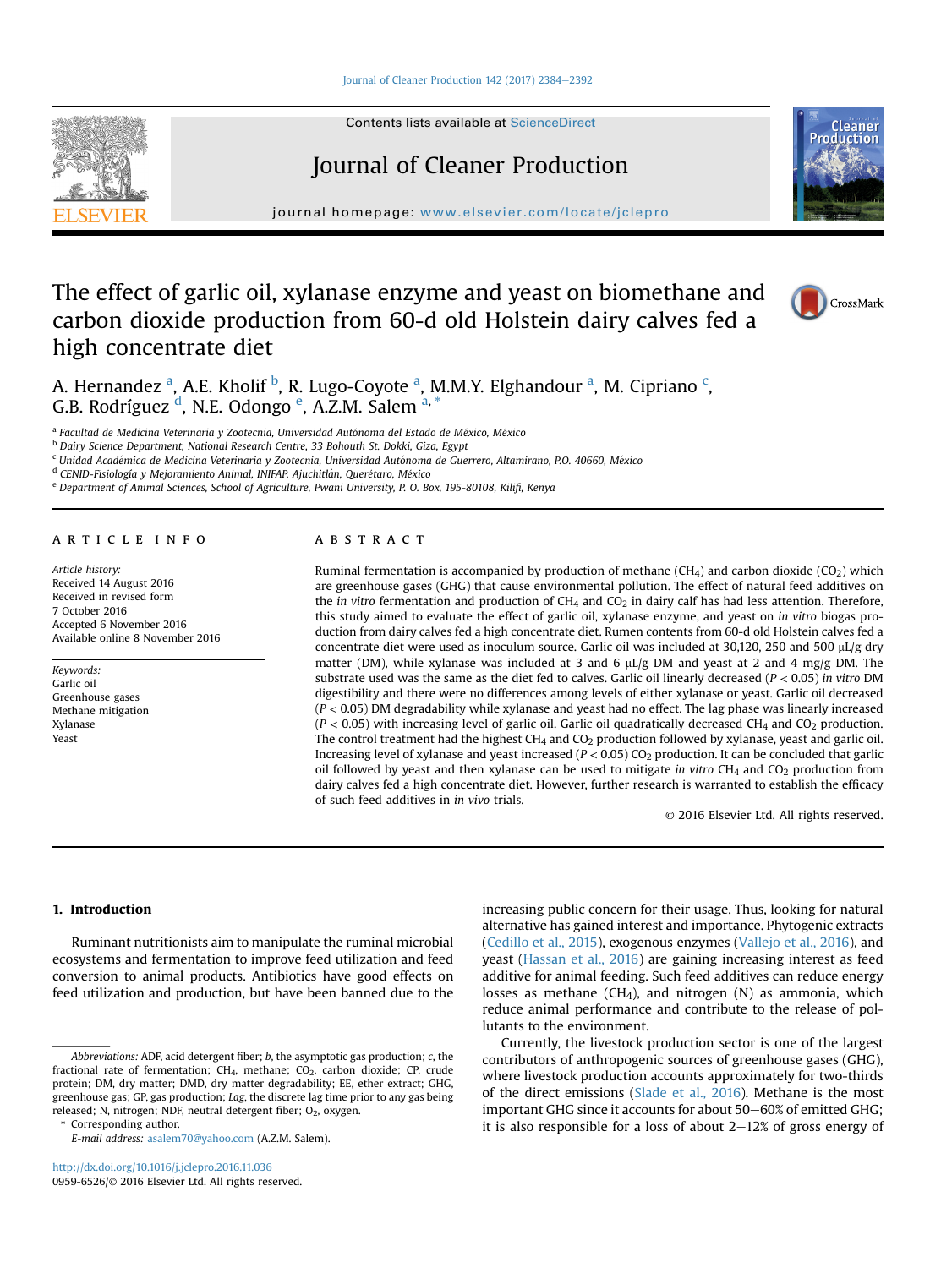feed in ruminant production systems [\(Mirzaei-Aghsaghali et al.,](#page-8-0)  $2012$ ). Thus, it is important to reduce enteric CH<sub>4</sub> production in ruminants and contribute to reduce global GHG emissions without any negative effect on feed conversion efficiency.

Garlic (Allium sativum) has been shown to have positive effects on nutrient digestibility and antimicrobial activity in ruminant feeding. Garlic oil contains several active compounds, including organosulfur compounds, enzymes, sterols, steroids, triterpenoid glycosides, flavonoids, phenols, and organoselenium compounds ([Lawson, 1996](#page-7-0)). The use of garlic oil as a feed additive in ruminant nutrition has not been researched until recently. In some experiments ([Busquet et al., 2005; Mirzaei-Aghsaghali and Maheri-Sis,](#page-7-0) [2011](#page-7-0)), garlic oil reduced the concentration of short chain fatty acids and proportions of acetate, and increased the proportions of propionate and butyrate, with inhibition of  $CH<sub>4</sub>$  production. However, garlic oil has antimicrobial activity, which may be detrimental to ruminal fermentation at high levels ([Busquet et al., 2005\)](#page-7-0). The antimicrobial activity is related mainly to the active components in garlic oil (i.e., organosulfur compounds) which caused reduced CH4 proportions, revealing its role in rumen microbial modulation ([Busquet et al., 2005\)](#page-7-0). [Busquet et al. \(2005\)](#page-7-0) suggested that the antimethanogenic effect of garlic is due to its active components which have direct inhibition on Archaea microorganisms in the rumen. However, the mechanism by which garlic decreases  $CH_4$  production is not known; although the mechanism could be related to the capacity of organosulfur compounds to inhibit the enzyme 3 hydroxy-3-methylglutaryl coenzyme A reductase by a thioldisulfide exchange reaction ([Gebhardt and Beck, 1996\)](#page-7-0).

Feeding ruminants on diets supplemented with fiberdegrading enzymes has been shown to improve feed utilization and animal performance ([Rojo et al., 2015; Morsy et al., 2016\)](#page-8-0), although the mode of action has not been fully elucidated. However, hydrolysis of dietary fiber and alteration of ruminal fermentation [\(Alsersy et al., 2015](#page-7-0)), and enhanced ruminal microorganisms attachment and colonization to the plant cell wall ([Wang et al., 2001\)](#page-8-0) were observed. Synergistic enhancement of microbial enzyme activity in the rumen [\(Morgavi et al., 2000\)](#page-8-0) have been suggested as possible modes of action. [Morgavi et al. \(2000\)](#page-8-0) demonstrated a synergism between exogenous and endogenous rumen enzymes. The net result was a higher hydrolytic effect in the rumen with combined enzymes than that estimated from individual enzyme activities.

Saccharomyces cerevisiae is generally recognized as safe by the Food and Drug Administration organization of USA, and it can be legally used as an animal feed additive to stabilize rumen fermentation and prevents rumen microflora disorders ([Elghandour et al., 2015; Hassan et al., 2016](#page-7-0)). Yeast has the ability to modify ruminal fermentation through provision of important nutrients and nutritional cofactors required for microbial growth and activity [\(Polyorach et al., 2014\)](#page-8-0). Besides, yeast could enhance fungal colonization of plant cell walls resulting in increased dry matter (DM) and neutral detergent fiber (NDF) digestion [\(Patra, 2012](#page-8-0)) and mitigate  $CH<sub>4</sub>$  production due to stimulation of the acetogens to compete or co-metabolize hydrogen  $(H<sub>2</sub>)$  with methanogens, thereby reducing  $CH_4$  emissions ([Hristov et al., 2013](#page-7-0)).

To the best of our knowledge, no study has been carried out to test the effect of natural feed additives on the in vitro fermentation of feeds using rumen inoculum from calves. Besides, the in vitro biogases produced (e.g.,  $CH_4$  and carbon dioxide (CO<sub>2</sub>)) from dairy calves has not been investigated before. Therefore, the present experiment aimed to investigate the effect of natural feed additives i.e. garlic oil, xylanase enzyme and yeast at different levels on in vitro biogases production from 60-d old dairy calves fed a high concentrate diet.

#### 2. Materials and methods

### 2.1. Treatments

Three feed additives were tested against a control treatment (no additives): garlic oil (Garlic oil, Chinese, Sigma-Aldrich, Saint Louis, MO, USA) at 30,120, 250 and 500  $\mu$ L/g DM, xylanase (Dyadic® Xylanase PLUS, Dyadic International, Inc., Jupiter, USA) at 3 and  $6 \mu L/g$  DM and yeast (Procreatin 7, Safmix, Toluca, Mexico) at 2 and 4 mg/g DM. The substrate used was the same diet fed to calves.

### 2.2. In vitro incubations

Rumen inoculum was collected before morning feeding from 6 weaned calves at 60 days of age with  $40-55$  kg body weight using a stomach tube and hand pump. Calves were fed ad libitum a starter feed of a total mixed ration of a commercial concentrate (Ultra Malta Clayton®, Toluca, Mexico) containing (g/kg DM): 200 crude protein (CP), 230 NDF, 50.3 acid detergent fiber (ADF) and 35.6 either extract (EE). The starter feed was formulated to meet the calves' nutrient requirements as per the National Research Council ([NRC, 2001\)](#page-8-0). Calves had free access to fresh water at all times during inoculum collection phase. Immediately after collection, the rumen contents from each calf were flushed with  $CO<sub>2</sub>$ , mixed and strained through four layers of cheesecloth into a flask with an oxygen  $(O_2)$ free headspace. Filtered rumen fluid was immediately transported to the laboratory where it was mixed in a 1:4  $(v/v)$  ratio with the buffer solution as described by [Goering and Van Soest \(1970\),](#page-7-0) with no trypticase added. Diluted rumen fluid (40 mL containing 10 mL of rumen liquor) was added to each incubation bottle, where substrates (0.5 g DM) had been previously weighed out and additive solutions dispensed.

Three incubation runs were performed in three different weeks. In addition to bottles containing substrate, three bottles were incubated as blanks (i.e., rumen fluid only, with no substrate). After filling all bottles, they were immediately closed with rubber stoppers, shaken and placed in a water bath at 39 $\degree$ C. The volume of gas production (GP) was recorded at 2, 4, 6, 8, 10, 12, 14, 16, 18, 24, 36, 48, 60 and 72 h of incubation using a pressure transducer (Extech Instruments, Waltham, USA) following the technique of [Theodorou](#page-8-0) [et al. \(1994\)](#page-8-0). At the same incubation period,  $CH<sub>4</sub>$  and  $CO<sub>2</sub>$  concentrations in the headspace of the bottles was measured using a diffusion based gas detector (Gas Analyzer CROWCON Model Tetra3, Abingdon, UK).

After sampling the supernatant and pH determination, the content of each bottle was filtered under vacuum through sintered glass crucibles (coarse porosity no. 1, pore size 100-160 µm; Pyrex, Stone, UK) and incubation residues dried at 105 $\degree$ C overnight to estimate apparent DM degradability (DMD).

# 2.3. Chemical analyses

Samples of feeds were analyzed for DM (#934.01), ash (#942.05), N (#954.01) and EE (#920.39) using [AOAC \(1997\)](#page-7-0) official methods. The NDF ([Van Soest et al., 1991](#page-8-0)) and ADF (AOAC, 1997; #973.18) contents in both feeds and incubation residues were determined using an ANKOM<sup>200</sup> Fiber Analyzer Unit (ANKOM Technology Corp., Macedon, NY, USA). The NDF analysis was done with sodium sulfite, and with  $\alpha$ -amylase. Both NDF and ADF were expressed without residual ash.

### 2.4. Calculations and statistical analyses

To estimate kinetic parameters of GP, gas volumes recorded (mL/ g DM) were fitted using the NLIN procedure of [SAS \(2002\)](#page-8-0)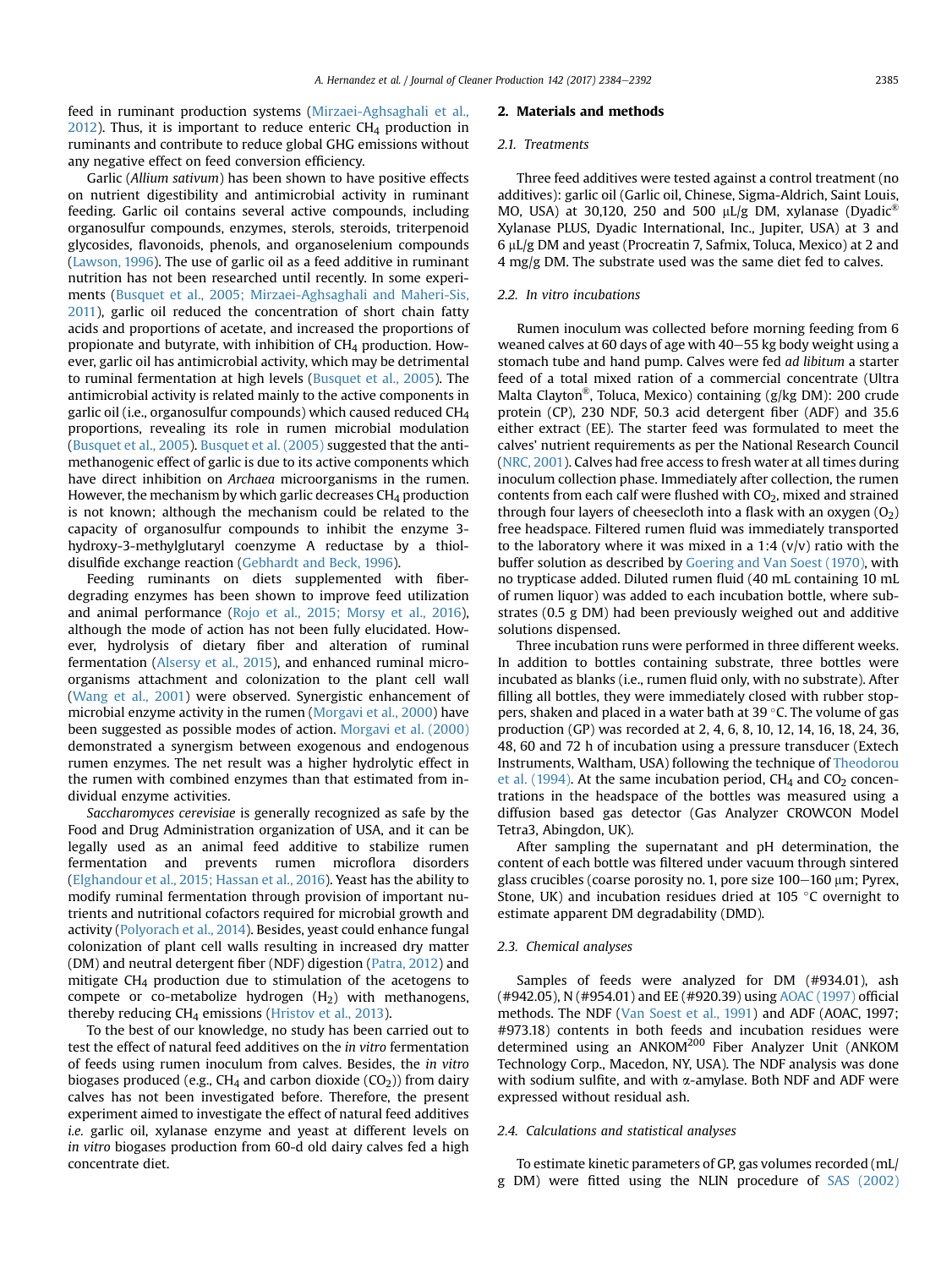according to [France et al. \(2000\)](#page-7-0) model as:

$$
y = b \times \left[1 - e^{-c \ (t - Lag)}\right]
$$

where y is the volume (mL/g DM) of GP at time  $t$  (h); b is the asymptotic GP (mL/g DM); c is the fractional rate of fermentation (/h), and Lag (h) is the discrete lag time prior to any gas is released.

The experimental design for the in vitro ruminal gas,  $CH<sub>4</sub>$  and CO2 productions, and fermentation parameters analysis was a completely random design considering, as fixed factors, additive types (A) and additive doses (D) in the linear model ([Steel et al.,](#page-8-0) [1997](#page-8-0)). Data of each of the three runs within the same sample were averaged prior to statistical analysis. Mean values of each individual extract within each species (three samples of each) were used as the experimental unit. The statistical model was:

$$
Y_{jkl} = \mu + A_j + D_k + (A \times D)_{jk} + E_{jkl}
$$

where:  $Y_{ikl}$  = is every observation of the *j*th feed additive ( $A_i$ ) when incubated in the kth additive doses ( $D_k$ );  $\mu$  is the general mean; and  $E_{ikl}$  is experimental error. Linear and quadratic polynomial contrasts were used to examine responses to increasing levels of additives.

## 3. Results and discussion

### 3.1. Gas production and fermentation

Extents 'b' and rate of GP were similar among different treatment at different levels; however, the rate of digestion was highest  $(P < 0.05)$  at 120 µL garlic oil and intermediate in all other treatments (Table 1). The in vitro rumen GP (mL/g incubated DM) as affected by the different feed additives are shown in [Fig. 1.](#page-3-0) Fermentation is generally index with degradation yielding short chain fatty acids and various gases, principally  $CO<sub>2</sub>$ ,  $H<sub>2</sub>$ ,  $CH<sub>4</sub>$  and nitrous oxide; some of which are affected by other substances including organic acids [\(Elghandour et al., 2016a\)](#page-7-0), exogenous fibrolytic enzymes ([Elghandour et al., 2016b; Kholif et al., 2016\)](#page-7-0), yeast cell ([Elghandour et al., 2016c,d; Velazquez et al., 2016\)](#page-7-0).

#### Table 1

Effect of different feed additives on in vitro rumen gas kinetics of a high concentrate diet fed to young calves at 60 days of age.

| Additive type           | Dose $( g \text{ DM})$ | $DM)^{a}$ | Gas production $(mL/g)$ | Fermentation<br>kinetics |       |                  |  |
|-------------------------|------------------------|-----------|-------------------------|--------------------------|-------|------------------|--|
|                         |                        | h         | $\epsilon$              | Lag                      | рH    | DMD <sup>b</sup> |  |
| Control                 | No additive            | 382.9     | 0.058ab                 | 2.69b                    | 6.9   | 693.3a           |  |
| Garlic oil              | 30 µL                  | 404.1     | 0.057 <sub>b</sub>      | 2.72 <sub>b</sub>        | 7.0   | 671.1a           |  |
|                         | 120 µL                 | 283.4     | 0.108a                  | 6.33ab                   | 6.8   | 684.9a           |  |
|                         | $250 \mu L$            | 372       | 0.085ab                 | 8.94a                    |       | 615.3ab          |  |
|                         | $500 \mu L$            | 213       | 0.067ab                 | 6.45ab                   | 7.0   | 554.1b           |  |
| Xylanase                | 3 µL                   | 350.5     | 0.068ab                 | 2.78 <sub>b</sub>        | 6.9   | 701.1a           |  |
|                         | 6 µL                   | 354       | 0.077ab                 | 3.14 <sub>b</sub>        | 6.9   | 689.8a           |  |
| Yeast                   | 2 <sub>mg</sub>        | 345.2     | 0.069ab                 | 2.92 <sub>b</sub>        | 6.9   | 698.6a           |  |
|                         | 4 mg                   | 347.5     | 0.063ab                 | 2.44 <sub>b</sub>        | 6.9   | 695.1a           |  |
| Pooled SEM <sup>c</sup> |                        | 74.61     | 0.0192                  | 1.699                    | 0.62  | 34.4             |  |
| Additive effect         |                        | 0.794     | 0.847                   | 1.000                    | 0.992 | 0.713            |  |
| Dose effect             |                        |           |                         |                          |       |                  |  |
| Linear                  |                        | 0.718     | 0.073                   | <0.001                   | 0.022 | 0.005            |  |
| Quadratic               |                        | 0.051     | 0.008                   | 0.520                    | 0.254 | 0.191            |  |
| Additive $\times$ Dose  |                        | 0.5021    | 0.569                   | 0.975                    | 0.899 | 0.416            |  |

Means in the same column with different superscripts differ ( $P < 0.05$ ).

 $a$  b is the asymptotic gas production (mL/g DM); c is the rate of gas production  $(h)$ ; Lag is the initial delay before gas production begins  $(h)$ .

<sup>b</sup> DMD is dry matter degradability.

<sup>c</sup> SEM is standard error of the mean.

However, xylanase enzyme was expected to increase degradation and GP rate [\(Elghandour et al., 2016b; Kholif et al., 2016\)](#page-7-0) but was not limiting fermentation in the rumen. Yeast cells consume  $O<sub>2</sub>$ molecules making the environment commensurate for optimum activity of various organisms ([Newbold et al., 1996\)](#page-8-0). The current study confirmed the lack of effect due to levels of yeast [\(Velazquez](#page-8-0) [et al., 2016](#page-8-0)) but disagrees with others ([Elghandour et al., 2016c,d\)](#page-7-0) who report improved GP, suggesting that yeast can sometime but not always increase GP. These feed additives tended to exert a quadratic decrease in maximum GP. Garlic oil linearly delayed  $(P < 0.001)$  the onset of fermentation relative to xylanase, yeast and the control, suggesting that substances that directly affect the general population of rumen micro-organisms would generally delay the onset of fermentation.

The fermentation pH was affected linearly ( $P = 0.022$ ) with different additives (Table 1). Garlic oil linearly decreased in vitro digestibility of DM ( $P < 0.05$ ), while there was no difference between levels of either xylanase or level of yeast. Moreover, garlic oil  $(P < 0.01)$  decreased DMD, while xylanase and yeast had no effect. The linear decrease in the pH with increasing garlic oil level was unexpected since DM degradation decreased linearly with increasing additives, but these relationships are difficult to explain in fermentation terms. It was expected garlic oil would reduce the activity of all rumen micro-organism (bacteria, fungi and protozoa), therefore, a decrease in DM degradation in the current study agrees with the anti-microbial effects in various reports [\(Mirzaei-](#page-8-0)[Aghsaghali et al., 2012\)](#page-8-0).

## 3.2. Effect of additives on  $CH<sub>4</sub>$  production

[Fig. 2](#page-4-0) shows the in vitro rumen  $CH_4$  production (mL/g incubated DM) as affected by the different feed additives. The effect of additive  $\times$  dose interaction was significant ( $P < 0.05$ ) during all hours of incubation ([Table 2](#page-5-0)). The control produced most ( $P < 0.05$ )  $CH<sub>4</sub>$  (expressed as: mL/g DM incubated, and mL/g degraded DM) followed in decreasing order by xylanase, yeast and garlic oil. These effects were rather amplified when  $CH<sub>4</sub>$  production was expressed as a proportion of total GP. It is accepted that the production of  $H_2$  in the rumen limits the fermentation of fiber, and reduces digestibility; however, a copious quantity of  $H_2$  is produced and together with  $CO<sub>2</sub>$  is used to synthesize CH<sub>4</sub> by methanogenic microorganisms. This process of CH4 production uses reduced cofactors liberating oxidized ones, helping rumen microbes to recycle these co-factors. Although in agreement with [Kholif et al.](#page-7-0) [\(2016\)](#page-7-0), it is surprising that the control treatment yielded the highest amount of CH<sub>4</sub>, followed by yeast and xylanase ([Table 2](#page-5-0)). It is not clear why xylanase would depress  $CH<sub>4</sub>$  production when this supplementary enzyme is supposed to increase the availability of hemicellulose and CH<sub>4</sub> production ([Elghandour et al., 2016b](#page-7-0)). Unless the digestion of hemicellulose liberates lignin compounds, increasing the chance of attachment to microorganisms or with microbial products forming antibiotic or bacteriostatic metabolite, as such having little or no effect on digestion as indicated in this study.

It is known that yeast products increase nutrient digestibility ([Hassan et al., 2016\)](#page-7-0) specifically by elevating populations of cellulolytic and amylolytic bacteria in the rumen accompanied by altered fatty acid production ([Kumar et al., 1997](#page-7-0)). Some live S. cerevisiae added in very small amounts have been reported to reduce methanogenesis in the rumen ([Hristov et al., 2013](#page-7-0)). In other studies, yeast supplementation had no impact on CH<sub>4</sub> production ([McGinn et al., 2004\)](#page-8-0). In addition, studies on yeasts appear somewhat conflicting, suggesting either an increase in CH<sub>4</sub> production ([Elghandour et al., 2016c,d](#page-7-0)) or no effect ([Opsi et al., 2011\)](#page-8-0) in batch cultures with mixed rumen microflora; in agreement with the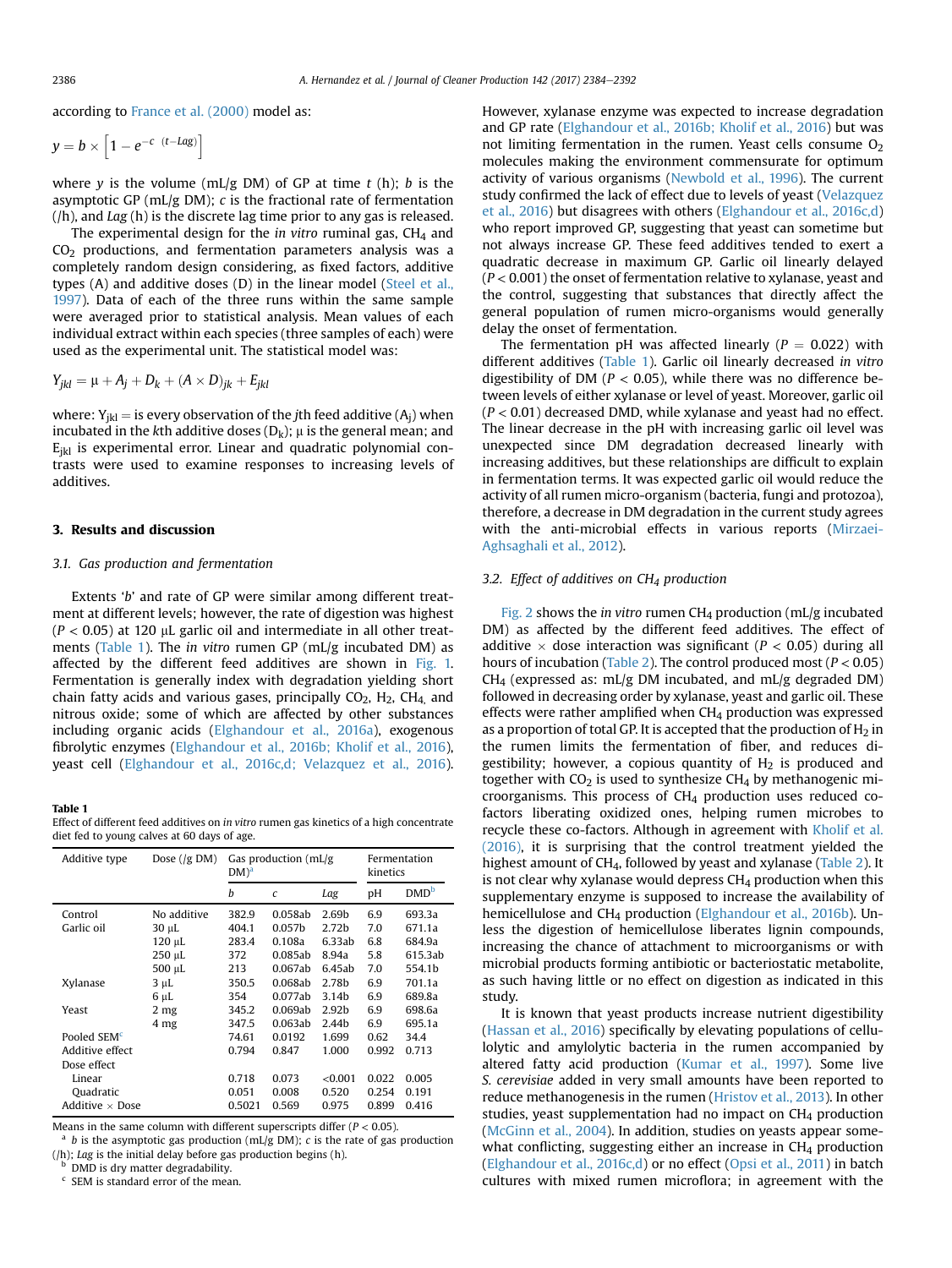<span id="page-3-0"></span>

Fig. 1. In vitro rumen gas production (mL/g incubated DM) of a high concentrate diet fed to young calves at 60 days of age incubated with no additive, garlic oil, xylanase, and yeast.

observations in the current study. It was expected that yeast cultures would stimulate acetogens to compete or to co-metabolize H<sub>2</sub> with methanogens and reduce  $CH_4$  emissions [\(Hristov et al., 2013\)](#page-7-0) and/or scavenge  $O_2$  and make the environment more conducive for fermentation and microbial growth. Implying a tendency of decreased CH4 production with yeast was expected in the study. Thus, in a few studies, feeding live yeast products have consistently

reduced CH<sub>4</sub> production by  $20-58%$  [\(Lynch and Martin, 2002;](#page-7-0) [Newbold and Rode, 2006\)](#page-7-0) but it remains uncertain whether a 60 day old rumen environment could be less responsive to yeast.

Garlic oil has been shown to have both Gram negative and Gram positive anti-bacteria properties largely due to allicin (allyl 2 propene thiosulfinate) [\(Cavallito and Bailey, 1944](#page-7-0)), anti-fungi ([Adetumbi et al., 1986\)](#page-7-0) and anti-viruses [\(Weber et al., 1992\)](#page-8-0)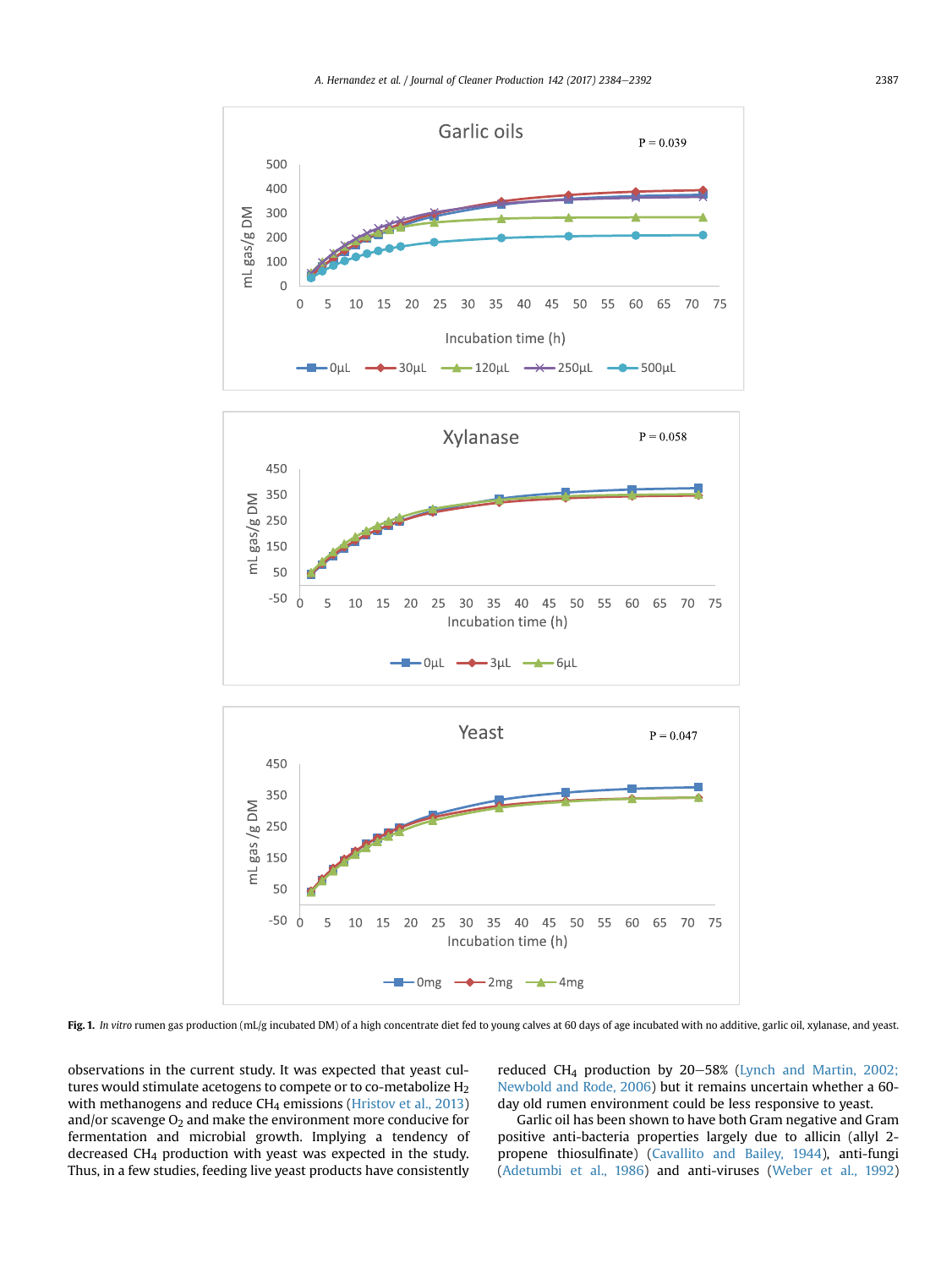<span id="page-4-0"></span>



 $\rightarrow$  OµL  $\rightarrow$  3µL  $\rightarrow$  6µL

Fig. 2. In vitro rumen methane (CH<sub>4</sub>) production (mL/g incubated DM) of a high concentrate diet fed to young calves at 60 days of age incubated with no additive, garlic oil, xylanase, and yeast.

properties. Based on these properties, others have either defined the minimum inhibitory concentration [\(Nejad et al., 2014\)](#page-8-0) or pointed to the antiparasite role [\(Goncagul and Ayaz, 2010\)](#page-7-0) of this food item. In rumen fluid,  $CH<sub>4</sub>$  producing organisms live in symbiotic relationship with cellulolytic organism, protozoa and fungi,

the latter two relationships being involved in extensive production of CH<sub>4</sub>; methanogens also shift H<sub>2</sub> among themselves [\(McAllister](#page-8-0) [et al., 1994](#page-8-0)). Both linear and quadratic decreases in CH4 production due to increasing levels of garlic oil reported here may be related to any one of the following explanation. Garlic oil might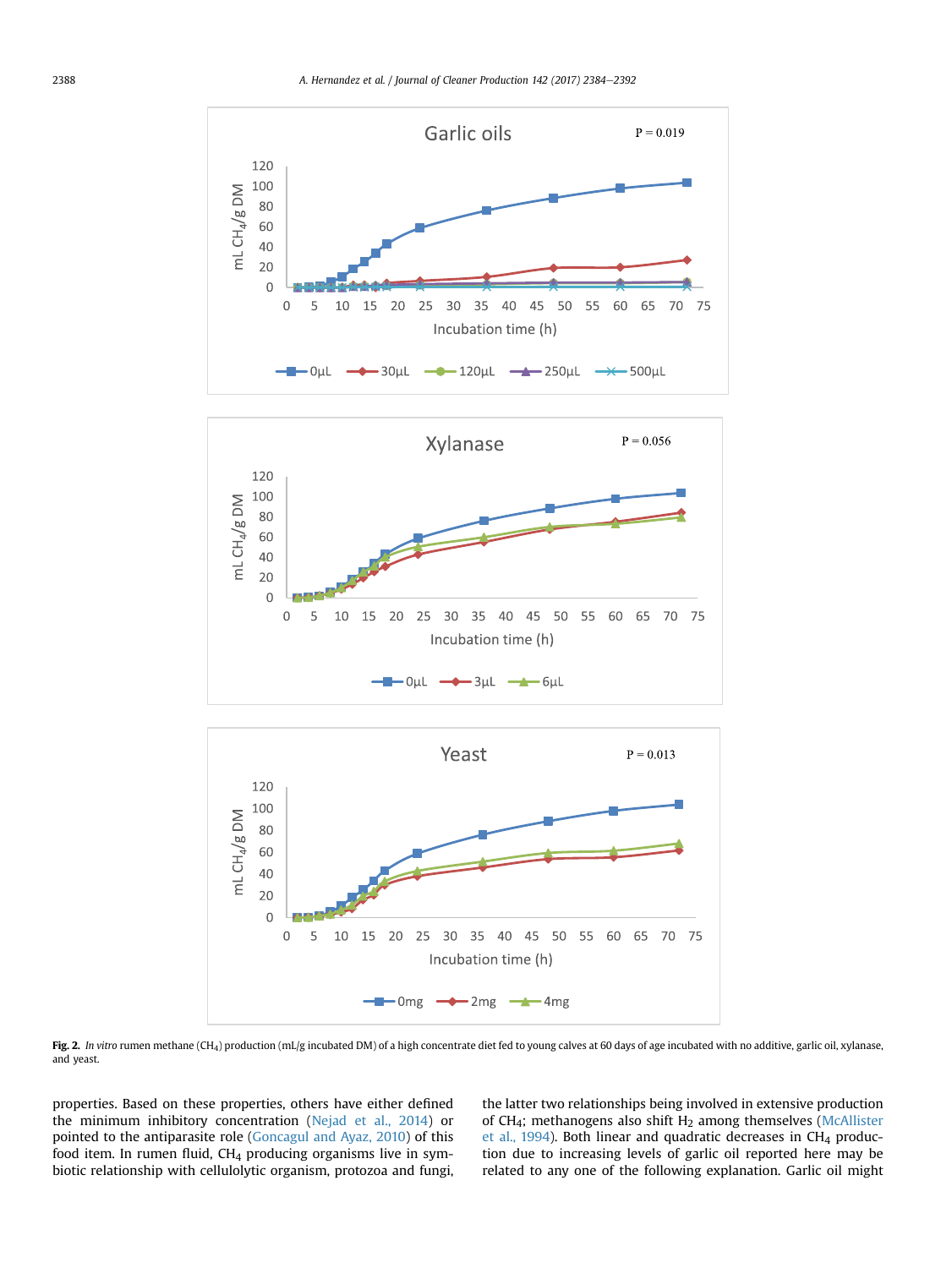A. Hernandez et al. / Journal of Cleaner Production 142 (2017) 2384–2392 2389

<span id="page-5-0"></span>

| Table 2                                                                                                                                      |
|----------------------------------------------------------------------------------------------------------------------------------------------|
| Effect of different feed additives on in vitro methane $(CH_4)$ production of a high concentrate diet fed to young calves at 60 days of age. |

| Additive type           | Dose $( g \text{ DM})$ | $CH4$ production  |        |        |                  |                   |                  |         |                                         |                   |                   |                   |         |
|-------------------------|------------------------|-------------------|--------|--------|------------------|-------------------|------------------|---------|-----------------------------------------|-------------------|-------------------|-------------------|---------|
|                         | mL/g incubated DM      |                   |        |        | mL/g degraded DM |                   |                  |         | Proportional CH <sub>4</sub> production |                   |                   |                   |         |
|                         |                        | 6 h               | 24 h   | 48 h   | 72 h             | 6h                | 24 h             | 48 h    | 72 h                                    | 6 h               | 24 h              | 48 h              | 72 h    |
| Control                 | No additive            | 1.71a             | 58.7a  | 88.4a  | 103.7a           | 2.47a             | 84.9a            | 127.7a  | 149.6a                                  | 1.53a             | 20.55a            | 24.83a            | 27.81a  |
| Garlic oil              | $30 \mu L$             | 0.00 <sub>b</sub> | 6.5c   | 19.2d  | 27.1bc           | 0.00 <sub>b</sub> | 9.6 <sub>b</sub> | 28.5c   | 40.3bc                                  | 0.00 <sub>b</sub> | 2.17 <sub>b</sub> | 5.00b             | 6.67bc  |
|                         | 120 µL                 | 0.00 <sub>b</sub> | 2.2c   | 4.3d   | 5.3c             | 0.00 <sub>b</sub> | 3.3 <sub>b</sub> | 6.2c    | 7.0c                                    | 0.00 <sub>b</sub> | 0.83 <sub>b</sub> | 1.50b             | 1.83c   |
|                         | 250 µL                 | 0.00 <sub>b</sub> | 3.3c   | 4.8d   | 5.4c             | 0.00 <sub>b</sub> | 5.4 <sub>b</sub> | 7.6c    | 8.6c                                    | 0.00 <sub>b</sub> | 1.17 <sub>b</sub> | 1.50b             | 1.67c   |
|                         | 500 µL                 | 0.00 <sub>b</sub> | 0.5c   | 0.6d   | 0.6c             | 0.00 <sub>b</sub> | 0.9 <sub>b</sub> | 1.0c    | 1.1c                                    | 0.00 <sub>b</sub> | 0.50 <sub>b</sub> | 0.50 <sub>b</sub> | 0.50c   |
| Xylanase                | $3 \mu L$              | 2.04a             | 42.8ab | 67.6ab | 84.2a            | 2.92a             | 61.1a            | 96.5ab  | 120.2a                                  | 1.70a             | 15.08a            | 20.08a            | 24.28a  |
|                         | $6 \mu L$              | 2.14a             | 50.5ab | 70.1ab | 79.5a            | 3.11a             | 73.4a            | 102.0ab | 115.7a                                  | 1.67a             | 17.09a            | 20.22a            | 22.39a  |
| Yeast                   | 2 mg                   | 1.39a             | 38.0b  | 53.7bc | 61.6ab           | 2.00a             | 54.5b            | 76.9b   | 88.2ab                                  | 1.19a             | 13.53a            | 16.11a            | 17.93ab |
|                         | 4 <sub>mg</sub>        | 1.66a             | 42.8ab | 59.3ab | 68.0ab           | 2.39a             | 61.7b            | 85.4ab  | 97.9ab                                  | 1.54a             | 15.92a            | 18.01a            | 19.86a  |
| Pooled SEM <sup>a</sup> |                        | 0.440             | 7.79   | 11.69  | 16.76            | 0.669             | 12.39            | 18.01   | 24.87                                   | 0.371             | 2.886             | 3.444             | 4.693   |
| Additive effect         |                        | 0.001             | 0.001  | 0.003  | 0.015            | 0.002             | 0.003            | 0.006   | 0.020                                   | 0.001             | 0.001             | 0.002             | 0.006   |
| Dose effect             |                        |                   |        |        |                  |                   |                  |         |                                         |                   |                   |                   |         |
| Linear                  |                        | 0.101             | 0.176  | 0.043  | 0.045            | < 0.001           | < 0.001          | < 0.001 | < 0.001                                 | < 0.001           | < 0.001           | < 0.001           | < 0.001 |
| Quadratic               |                        | 0.001             | 0.031  | 0.203  | 0.229            | 0.009             | < 0.001          | < 0.001 | 0.001                                   | 0.004             | < 0.001           | < 0.001           | 0.001   |
| Additive $\times$ Dose  |                        | 0.001             | 0.001  | 0.001  | 0.004            | 0.001             | 0.001            | 0.002   | 0.006                                   | 0.001             | 0.001             | 0.001             | 0.002   |

Means in the same column with different superscripts differ ( $P < 0.05$ ).

SEM standard error of the mean.

suppressed the activity of all organisms in the rumen with increasing concentration thus delaying colonization, decreasing digestion, and reducing the population of protozoa [\(Harris et al.,](#page-7-0) [2001\)](#page-7-0) and methanogens.

# 3.3. Effect of additives on  $CO<sub>2</sub>$  production

[Fig. 3](#page-6-0) shows the in vitro rumen  $CO<sub>2</sub>$  production (mL/g incubated DM) as affected by the different feed additives. The effect additive  $\times$  dose interaction was significant (at least at  $P < 0.04$ ) during all hours of incubation [\(Table 3\)](#page-7-0). The control produced more  $(P < 0.05)$  CO<sub>2</sub> (expressed as: mL/g DM incubated, mL/g degraded DM, and as a proportion of total GP) than any other treatment. Consequently, the yield of  $CO<sub>2</sub>$  was highest ( $P < 0.001$ ) in the controlled followed in decreasing order by xylanase, yeast and garlic oil. Within each additive,  $CO<sub>2</sub>$  production increased linearly with xylanase and yeast levels ( $P < 0.001$ ) but decreased linearly  $(P < 0.001)$  and in a quadratic fashion  $(P < 0.001)$  with increasing level of garlic oil. Carbon dioxide in the most produced gas in rumen fermentation during metabolism of pyruvic acid in the production of acetic acid. Throughout the incubation period the control treatment yielded significantly more  $CO<sub>2</sub>$  than any of these feed additives in agreement with [Kholif et al. \(2016\)](#page-7-0) for reasons advanced below. Xylanase is viewed simply as an enzyme that hydrolyses hemicellulose to xylose before further fermentation can take place. However, it is a xylan-degrading enzyme system which includes the main-chain-cleaving enzymes, endo-b-1,4-xylanases and b-xylosidases, and the side-chain enzyme activities, acetylxylan esterases, a-glucuronidases, ferulic acid esterases and a-arabinofur- anosidases [\(Coughlan et al., 1993\)](#page-7-0). Therefore, in the process of fermentation or digesting of hemicellulose, some of its metabolites and intermediates of lignin might react forming products that slows or reduce microbial activity. In some situations, addition of lignin compounds (vanillic acid, protocatechuic acid, acetovanillone, and vanillin) increased the rate of hydrolysis of xylan probably changing the structure of xylanase ([Kaya et al., 2000\)](#page-7-0); therefore, it is possible some other substances would have a negative effect. Since xylanase is sometimes none-limiting in the rumen fluid there is generally little to high changes in digestion following xylanase supplementation [\(Elghandour et al., 2016b](#page-7-0)). A tendency of decreased  $CO<sub>2</sub>$  production with increasing level of xylanase as demonstrated in this study was observed suggesting

that xylanase enzyme may help to increase sugars for the survival of propionate-producing microorganisms.

Live yeast cells naturally scavenge for  $O_2$  and produce  $CO_2$  in the rumen, thus increasing rumen anaerobiosis and microbial viability. That is why most groups of rumen microbes that do not compete for a common substrate (glucose) would tend to increase in the presence of live yeast cells. An increase in the population of fibrolytic organisms was expected to increase the rate of fiber digestion; this process majors in the production of acetate and  $CO<sub>2</sub>$  in the rumen. Naturally, it was expected that more  $CO<sub>2</sub>$  would be produced with this feed additive but the results showed an opposite trend from the control treatment. It is speculated that yeast in these feed additive produced anti-microbial metabolites that tended to affect digestion adversely. That is why the control treatment produced more CO<sub>2</sub> at all incubation times that yeast treatments. Yeast is known to shift  $H<sub>2</sub>$  utilization from methanogenesis to reductive acetogenesis through the homoacetogenic bacteria that produces acetate from  $CO<sub>2</sub>$  and  $H<sub>2</sub>$  ([Mwenya et al., 2004](#page-8-0)), even in the presence of methanogens ([Chaucheyras-Durand et al., 1997\)](#page-7-0), thus helping to explain a tendency for yeast to decrease  $CO<sub>2</sub>$  emission.

Consequently, both  $CO<sub>2</sub>$  and  $CH<sub>4</sub>$  production would reduce as observed in this study, where  $CH<sub>4</sub>$  production was highest in the control treatment and lowest in the intermediate garlic treatment, suggesting that  $250 \mu$  of garlic oil might be the level at which the least CH<sub>4</sub> would be produced.

## 4. Future outlook

The research area of including natural feed additives in ruminant nutrition has gained the attention of researchers to improve feed utilization, animal productivity and reduce GHG emission. However, studies dealing with dairy calves are still relatively scare, with almost no study on GHG emission. The tested feed additives showed promising results to reduce  $CH<sub>4</sub>$  and  $CO<sub>2</sub>$  production in the in vitro scale. However, further research is warranted to establish the efficacy of such feed additives in in vivo trials.

# 5. Conclusions

Garlic oil, yeast, and xylanase at different levels did not affect the extents of GP; however, garlic oil increased the rate of digestion and the lag phase. Besides, garlic oil decreased  $CH<sub>4</sub>$  and  $CO<sub>2</sub>$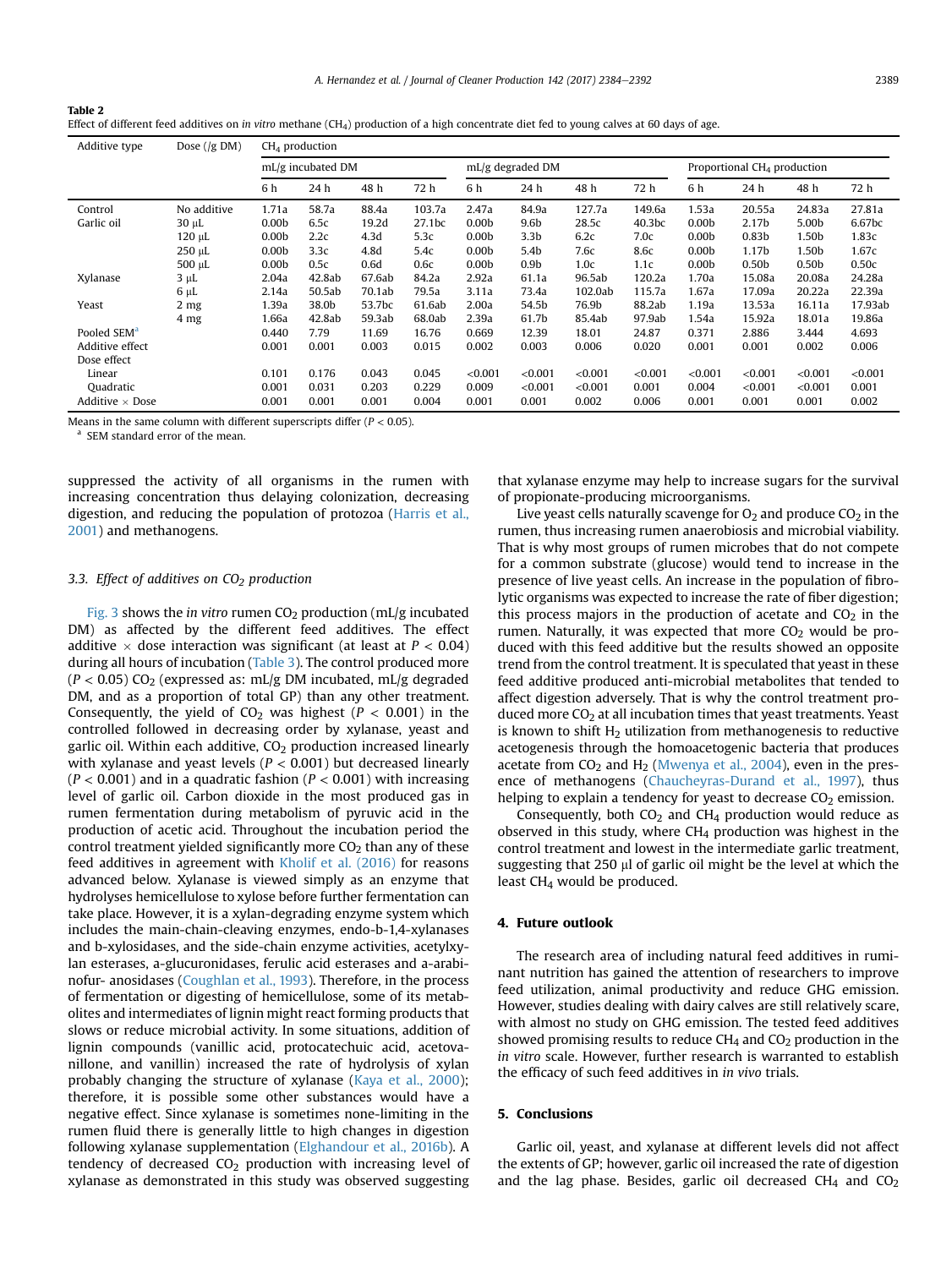<span id="page-6-0"></span>





Fig. 3. In vitro rumen carbon dioxide (CO<sub>2</sub>) production (mL/g incubated DM) of a high concentrate diet fed to young calves at 60 days of age incubated with no additive, garlic oil, xylanase, and yeast.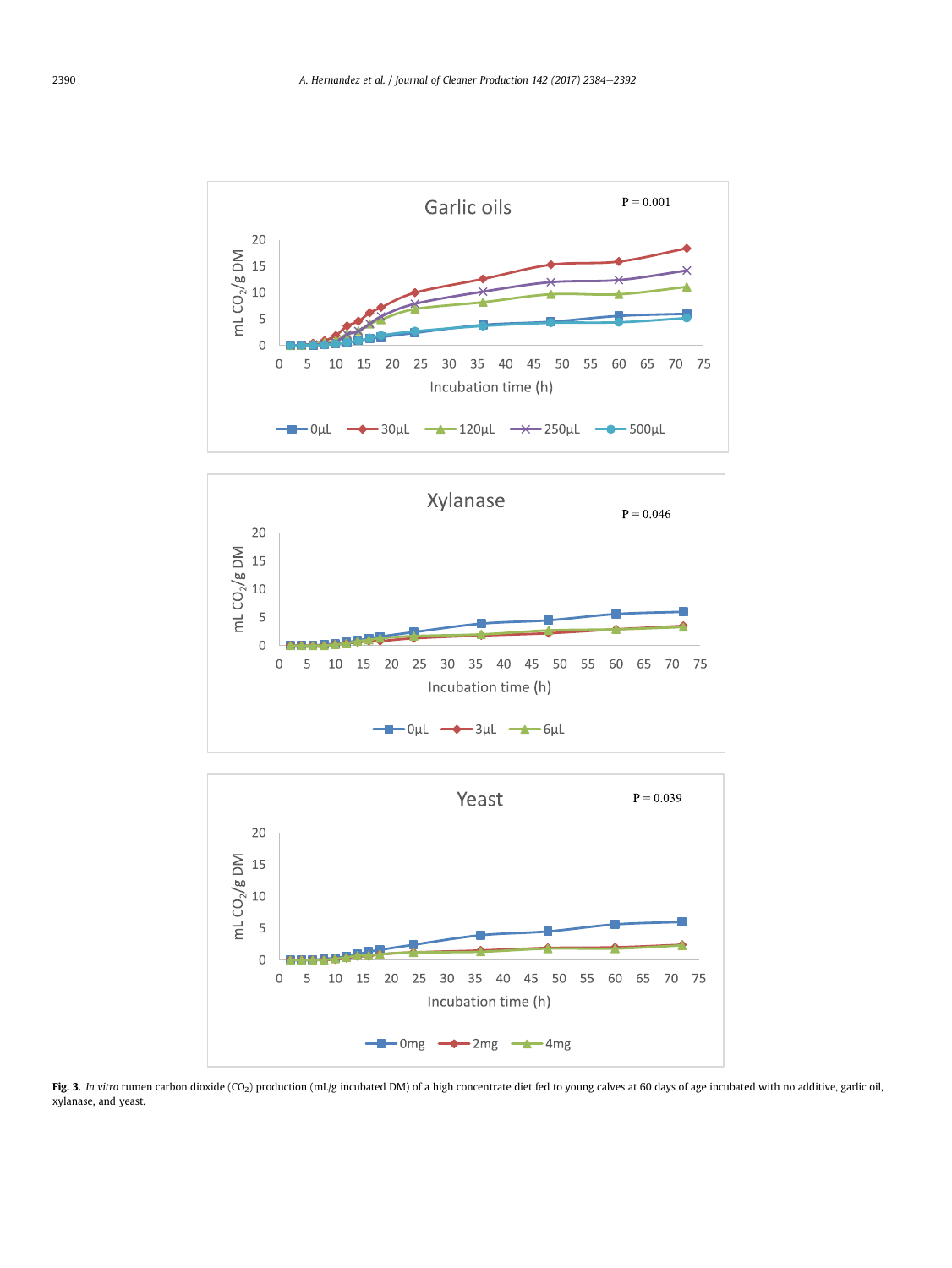A. Hernandez et al. / Journal of Cleaner Production 142 (2017) 2384-2392

| I<br>$\sim$ | I<br>$\sim$ |  |
|-------------|-------------|--|
|             |             |  |

| -нине э                                                                                                                                            |  |
|----------------------------------------------------------------------------------------------------------------------------------------------------|--|
| Effect of different feed additives on in vitro carbon dioxide $(CO2)$ production of a high concentrate diet fed to young calves at 60 days of age. |  |

| Additive type           | Dose $( g DM)$  | $CO2$ production      |                   |                   |                   |                   |                   |                    |          |                                         |        |                    |         |
|-------------------------|-----------------|-----------------------|-------------------|-------------------|-------------------|-------------------|-------------------|--------------------|----------|-----------------------------------------|--------|--------------------|---------|
| mL/g incubated DM       |                 |                       |                   |                   | mL/g degraded DM  |                   |                   |                    |          | Proportional CO <sub>2</sub> production |        |                    |         |
|                         |                 | 6 h                   | 24 h              | 48 h              | 72 h              | 6 h               | 24 h              | 48 h               | 72 h     | 6 h                                     | 24 h   | 48 h               | 72 h    |
| Control                 | No additive     | 0.00d                 | 2.4 <sub>bc</sub> | 4.5 <sub>bc</sub> | 6.0bc             | 0.00d             | 3.42cd            | 6.47bc             | 8.57bc   | 0.00c                                   | 0.83c  | 1.27 <sub>bc</sub> | 1.60abc |
| Garlic oil              | 30 µL           | 0.42a                 | 10.0a             | 15.3a             | 18.4a             | 0.62a             | 14.77a            | 22.60a             | 27.40a   | 0.36a                                   | 3.33a  | 4.05a              | 4.64a   |
|                         | 120 µL          | 0.23abc               | 6.9ab             | 9.7abc            | 11.1abc           | 0.37 <sub>b</sub> | 10.10abc          | 14.16abc           | 16.28abc | 0.19 <sub>b</sub>                       | 2.62ab | 3.42ab             | 3.91ab  |
|                         | $250 \mu L$     | $0.16$ <sub>bcd</sub> | 7.9a              | 12.0ab            | 14.2ab            | 0.25bc            | 12.77ab           | 19.50ab            | 23.11ab  | 0.12bc                                  | 2.67ab | 3.45ab             | 3.96a   |
|                         | $500 \mu L$     | 0.07 <sub>cd</sub>    | 2.7 <sub>bc</sub> | 4.3 <sub>bc</sub> | 5.2bc             | 0.13cd            | 4.96bcd           | 8.01 <sub>bc</sub> | 9.75abc  | 0.09 <sub>bc</sub>                      | 1.19bc | 1.65abc            | 1.60abc |
| Xylanase                | 3 µL            | 0.00d                 | 1.3c              | 2.2c              | 3.5 <sub>bc</sub> | 0.00d             | 3.09cd            | 6.25bc             | 9.07bc   | 0.00c                                   | 0.77c  | 1.27 <sub>bc</sub> | 1.76abc |
|                         | $6 \mu L$       | 0.00d                 | 1.7c              | 2.7c              | 3.3bc             | 0.00d             | 2.02 <sub>d</sub> | 3.62c              | 4.80c    | 0.00c                                   | 0.47c  | 0.70c              | 0.90c   |
| Yeast                   | 2 <sub>mg</sub> | 0.00d                 | 1.2c              | 1.9c              | 2.4c              | 0.00d             | 1.89d             | 2.68c              | 3.58c    | 0.00c                                   | 0.47c  | 0.57c              | 0.73c   |
|                         | 4 <sub>mg</sub> | 0.00d                 | 1.2c              | 1.8 <sub>c</sub>  | 2.3c              | 0.00d             | 1.81d             | 2.70c              | 3.32c    | 0.00c                                   | 0.47c  | 0.57c              | 0.67c   |
| Pooled SEM <sup>a</sup> |                 | 0.075                 | 1.97              | 3.26              | 4.33              | 0.085             | 3.024             | 5.264              | 6.861    | 0.044                                   | 0.655  | 0.931              | 1.158   |
| Additive effect         |                 | < 0.001               | 0.001             | 0.004             | 0.011             | < 0.001           | 0.005             | 0.024              | 0.058    | < 0.001                                 | 0.004  | 0.031              | 0.082   |
| Dose effect             |                 |                       |                   |                   |                   |                   |                   |                    |          |                                         |        |                    |         |
| Linear                  |                 | 0.011                 | 0.033             | 0.052             | 0.085             | 0.001             | 0.001             | 0.003              | 0.009    | 0.002                                   | 0.001  | 0.004              | 0.012   |
| Quadratic               |                 | 0.494                 | 0.046             | 0.031             | 0.041             | 0.001             | 0.312             | 0.731              | 0.920    | < 0.001                                 | 0.049  | 0.088              | 0.144   |
| Additive $\times$ Dose  |                 | < 0.001               | 0.001             | 0.001             | 0.003             | < 0.001           | 0.001             | 0.007              | 0.018    | < 0.001                                 | 0.001  | 0.009              | 0.027   |

Means in the same column with different superscripts differ ( $P < 0.05$ ).

SEM standard error of the mean.

productions, followed by yeast and xylanase. It can be concluded that garlic oil followed by yeast and then xylanase can be used to mitigate in vitro  $CH_4$  and  $CO_2$  production from dairy calves fed a high concentrate diet. However, further research is warranted to establish the efficacy of such feed additives in in vivo trials.

## Acknowledgement

<span id="page-7-0"></span>Table 3

The authors acknowledge the financial support from the IAEA, Vienna, Austria, research contract number MEX16307 within the D3.10.27 Coordinated Research Project. First author would like the thankful the Mexican National Council for Science and Technology (CONACyT, Mexico) for the M.Sc scholarship received. Kholif, A.E. thanks the CONACyT and The World Academy of Sciences (TWAS, Italy) for supporting his postdoctoral fellowship at the Facultad de Medicina Veterinaria y Zootecnia, Universidad Autonoma del Estado de México.

#### References

- [Adetumbi, M., Javor, G.T., Lau, B.H.S., 1986. Allium sativum \(Garlic\) inhibits lipid](http://refhub.elsevier.com/S0959-6526(16)31875-3/sref1) [synthesis by Candida albicans. Antimicrob. Agents Chemother. 30, 499](http://refhub.elsevier.com/S0959-6526(16)31875-3/sref1)-[501.](http://refhub.elsevier.com/S0959-6526(16)31875-3/sref1)
- [Alsersy, H., Salem, A.Z.M., Borhami, B.E., Olivares, J., Gado, H.M.,](http://refhub.elsevier.com/S0959-6526(16)31875-3/sref2) [Mariezcurrena, M.D., Yacuot, M.H., Kholif, A.E., El-Adawy, M., Hernandez, S.R.,](http://refhub.elsevier.com/S0959-6526(16)31875-3/sref2) [2015. Effect of Mediterranean saltbush \(](http://refhub.elsevier.com/S0959-6526(16)31875-3/sref2)Atriplex halimus) ensilaging with two [developed enzyme cocktails on feed intake, nutrient digestibility and ruminal](http://refhub.elsevier.com/S0959-6526(16)31875-3/sref2)
- [fermentation in sheep. Anim. Sci. J. 86, 51](http://refhub.elsevier.com/S0959-6526(16)31875-3/sref2)–[58.](http://refhub.elsevier.com/S0959-6526(16)31875-3/sref2)<br>[AOAC, 1997. Association of Of](http://refhub.elsevier.com/S0959-6526(16)31875-3/sref3)ficial Analytical Chemists. Official Methods of Analysis, [sixteenth ed. AOAC, Arlington, VA, USA.](http://refhub.elsevier.com/S0959-6526(16)31875-3/sref3)
- [Busquet, M., Calsamiglia, S., Ferret, A., Cardozo, P.W., Kamel, C., 2005. Effects of](http://refhub.elsevier.com/S0959-6526(16)31875-3/sref4) [cinnamaldehyde and garlic oil on rumen microbial fermentation in a dual](http://refhub.elsevier.com/S0959-6526(16)31875-3/sref4) flow [continuous culture. J. Dairy Sci. 88, 2508](http://refhub.elsevier.com/S0959-6526(16)31875-3/sref4)-[2516.](http://refhub.elsevier.com/S0959-6526(16)31875-3/sref4)
- [Cavallito, C.J., Bailey, J.H., 1944. Allicin, the antibacterial principle of Allium sativum.](http://refhub.elsevier.com/S0959-6526(16)31875-3/sref5) [I. Isolation, physical properties, and antibacterial action. J. Am. Chem. Soc. 66,](http://refhub.elsevier.com/S0959-6526(16)31875-3/sref5) [1950](http://refhub.elsevier.com/S0959-6526(16)31875-3/sref5).
- Cedillo, J., Kholif, A.E., Salem, A.Z.M., Elghandour, M.M.Y., Vázquez, J.F., Alonso, M.U., Barbabosa, A., Chagoyán, J.C.V., Reyna, A.G., 2015. Oral administration of Sauce llorón extract to growing lambs to control gastrointestinal nematodes and [Moniezia spp. Asian Pac. J. Trop. Med. 8 \(7\), 520](http://refhub.elsevier.com/S0959-6526(16)31875-3/sref6)-[525](http://refhub.elsevier.com/S0959-6526(16)31875-3/sref6).
- [Chaucheyras-Durand, F., Fonty, G., Bertin, G., 1997. Effects of a microbial additive,](http://refhub.elsevier.com/S0959-6526(16)31875-3/sref7) [Levucell SC, on growth and metabolism of a ruminal acetogenic bacterial strain](http://refhub.elsevier.com/S0959-6526(16)31875-3/sref7) [in vitro. In: Proceedings of Rumen Function Conference, Chicago, USA, p. 33](http://refhub.elsevier.com/S0959-6526(16)31875-3/sref7).
- [Coughlan, M.P., Tuohy, M.G., Filho, E.X.F., Puls, J., Claeyssens, M., Vrsanskaa, M.,](http://refhub.elsevier.com/S0959-6526(16)31875-3/sref8) [Hughes, M.M., 1993. Enzymological aspects of microbial hemicellulases with](http://refhub.elsevier.com/S0959-6526(16)31875-3/sref8) [emphasis on fungal systems. In: Coughlan, M.P., Hazlewood, G.P. \(Eds.\), Hemi](http://refhub.elsevier.com/S0959-6526(16)31875-3/sref8)[cellulose and Hemicellulases. Portland Press, London, pp. 53](http://refhub.elsevier.com/S0959-6526(16)31875-3/sref8)-[84. ISBN 1 85578](http://refhub.elsevier.com/S0959-6526(16)31875-3/sref8) [036 4.](http://refhub.elsevier.com/S0959-6526(16)31875-3/sref8)
- [Elghandour, M.M.Y., Kholif, A.E., Hernandez, J., Mariezcurrena, M.D., Lopez, S.,](http://refhub.elsevier.com/S0959-6526(16)31875-3/sref9) [Camacho, L.M., Marquez, O., Salem, A.Z.M., 2016b. In](http://refhub.elsevier.com/S0959-6526(16)31875-3/sref9)fluence of the addition of [exogenous xylanase with or without pre-incubation on the](http://refhub.elsevier.com/S0959-6526(16)31875-3/sref9) in vitro ruminal

fermentation of three fi[brous feeds. Czech. J. Anim. Sci. 61, 262](http://refhub.elsevier.com/S0959-6526(16)31875-3/sref9)-[272](http://refhub.elsevier.com/S0959-6526(16)31875-3/sref9).

- [Elghandour, M.M.Y., Kholif, A.E., Lopez, S., Mendoza, G.D., Odongo, N., Salem, A.Z.M.,](http://refhub.elsevier.com/S0959-6526(16)31875-3/sref10) 2016c. In vitro [gas, methane, and carbon dioxide production of high](http://refhub.elsevier.com/S0959-6526(16)31875-3/sref10) fibrous [diets incubated with fecal inocula from horses in response to the supplemen](http://refhub.elsevier.com/S0959-6526(16)31875-3/sref10)[tation with different live yeast additives. J. Equine Vet. Sci. 38, 67](http://refhub.elsevier.com/S0959-6526(16)31875-3/sref10)-[71.](http://refhub.elsevier.com/S0959-6526(16)31875-3/sref10)
- [Elghandour, M.M.Y., Kholif, A.E., Salem, A.Z.M., de Oca, R.M., Barbabosa, A.,](http://refhub.elsevier.com/S0959-6526(16)31875-3/sref11) [Mariezcurrena, M.D., Olfadehan, O.A., 2016a. Addressing sustainable ruminal](http://refhub.elsevier.com/S0959-6526(16)31875-3/sref11) [methane and carbon dioxide emissions of soybean hulls by organic acid salts.](http://refhub.elsevier.com/S0959-6526(16)31875-3/sref11) [J. Clean. Prod. 135, 194](http://refhub.elsevier.com/S0959-6526(16)31875-3/sref11)-[200.](http://refhub.elsevier.com/S0959-6526(16)31875-3/sref11)
- [Elghandour, M.M.Y., Salem, A.Z.M., Martínez Castaneda, J.S., Camacho, L.M.,](http://refhub.elsevier.com/S0959-6526(16)31875-3/sref12) ~ [Kholif, A.E., Vazquez, J.C., 2015. Direct-fed microbes: a tool for improving the](http://refhub.elsevier.com/S0959-6526(16)31875-3/sref12) utilization of low quality roughages in ruminants. J. Integr. Agr. 14 (3),  $526 - 533$  $526 - 533$ .
- Elghandour, M.M.Y., Vazquez, J.C., Salem, A.Z.M., Kholif, A.E., Capriano, M.M., Camacho, L.M., Marquez, O., 2016d. In vitro gas and methane production of two mixed rations influenced by three different cultures of Saccharomyces cerevisiae. J. Appl. Anim. Res. <http://dx.doi.org/10.1080/09712119.2016.1204304>.
- France, J., Dijkstra, J., Dhanoa, M.S., López, S., Bannink, A., 2000. Estimating the [extent of degradation of ruminant feeds from a description of their gas pro](http://refhub.elsevier.com/S0959-6526(16)31875-3/sref14)duction profi[les observed in vitro: derivation of models and other mathematical](http://refhub.elsevier.com/S0959-6526(16)31875-3/sref14) [considerations. Br. J. Nutr. 83, 143](http://refhub.elsevier.com/S0959-6526(16)31875-3/sref14)-[150.](http://refhub.elsevier.com/S0959-6526(16)31875-3/sref14)
- [Gebhardt, R., Beck, H., 1996. Differential inhibitory effects of garlic-derived orga](http://refhub.elsevier.com/S0959-6526(16)31875-3/sref15)[nosulfur compounds on cholesterol biosynthesis in primary rat hepatocyte](http://refhub.elsevier.com/S0959-6526(16)31875-3/sref15) [cultures. Lipids 31, 1269](http://refhub.elsevier.com/S0959-6526(16)31875-3/sref15)-[1276.](http://refhub.elsevier.com/S0959-6526(16)31875-3/sref15)
- [Goering, M.K., Van Soest, P.J., 1970. Forage Fibre Analysis \(Apparatus, Reagents,](http://refhub.elsevier.com/S0959-6526(16)31875-3/sref16) [Procedures and Some Applications\). Agricultural Research Service, USDA,](http://refhub.elsevier.com/S0959-6526(16)31875-3/sref16) [Washington, DC](http://refhub.elsevier.com/S0959-6526(16)31875-3/sref16).
- [Goncagul, G., Ayaz, E., 2010. Antimicrobial effects of garlic \(Allium sativum\) and](http://refhub.elsevier.com/S0959-6526(16)31875-3/sref17) traditional medicine. J. Anim. Vet. Adv.  $9(1)$ ,  $1-4$ .
- [Harris, J.C., Cottrel, S.L., Plummer, S., Lloyd, D., 2001. Antimicrobial properties of](http://refhub.elsevier.com/S0959-6526(16)31875-3/sref18) [allium sativum \(garlic\). Appl. Microbil. Biotechnol. 57, 282](http://refhub.elsevier.com/S0959-6526(16)31875-3/sref18)-[286](http://refhub.elsevier.com/S0959-6526(16)31875-3/sref18).
- [Hassan, A.A., Salem, A.Z.M., Kholif, A.E., Samir, M., Yacout, M.H., Abu Hafsa, S.H.,](http://refhub.elsevier.com/S0959-6526(16)31875-3/sref19) [Mendoza, G.D., Elghandour, M.M.Y., Ayala, M., Lopez, S., 2016. Performance of](http://refhub.elsevier.com/S0959-6526(16)31875-3/sref19) [crossbred dairy Friesian calves fed two levels of](http://refhub.elsevier.com/S0959-6526(16)31875-3/sref19) Saccharomyces cerevisiae: [intake, digestion, ruminal fermentation, blood parameters and faecal patho](http://refhub.elsevier.com/S0959-6526(16)31875-3/sref19)[genic bacteria. J. Agric. Sci. 154, 1488](http://refhub.elsevier.com/S0959-6526(16)31875-3/sref19)-[1498](http://refhub.elsevier.com/S0959-6526(16)31875-3/sref19).
- [Hristov, A.N., Oh, J., Firkins, J.L., Dijkstra, J., Kebreab, E., Waghorn, G., Makkar, H.P.,](http://refhub.elsevier.com/S0959-6526(16)31875-3/sref20) [Adesogan, A.T., Yang, W., Lee, C., Gerber, P.J., Henderson, B., Tricarico, J.M., 2013.](http://refhub.elsevier.com/S0959-6526(16)31875-3/sref20) [Special topics: mitigation of methane and nitrous oxide emissions from animal](http://refhub.elsevier.com/S0959-6526(16)31875-3/sref20) [operations: I. A review of enteric methane mitigation options. J. Anim. Sci. 91,](http://refhub.elsevier.com/S0959-6526(16)31875-3/sref20) [5045](http://refhub.elsevier.com/S0959-6526(16)31875-3/sref20)-[5069.](http://refhub.elsevier.com/S0959-6526(16)31875-3/sref20)
- [Kaya, F., Heitmann Jr., J.A., Joyce, T.W., 2000. In](http://refhub.elsevier.com/S0959-6526(16)31875-3/sref21)fluence of lignin and its degradation [products on enzymatic hydrolysis of xylan. J. Biotech. 80, 241](http://refhub.elsevier.com/S0959-6526(16)31875-3/sref21)-[247.](http://refhub.elsevier.com/S0959-6526(16)31875-3/sref21)
- [Kholif, A.E., Baza-García, L.A., Elghandour, M.M.Y., Salem, A.Z.M., Barbabosa, A.,](http://refhub.elsevier.com/S0959-6526(16)31875-3/sref22) [Dominguez-Vara, I.A., Sanchez-Torres, J.E., 2016.](http://refhub.elsevier.com/S0959-6526(16)31875-3/sref22) In vitro assessment of fecal [inocula from horses fed on high-](http://refhub.elsevier.com/S0959-6526(16)31875-3/sref22)fiber diets with fibrolytic enzymes addition on [gas, methane, and carbon dioxide productions as indicators of hindgut activity.](http://refhub.elsevier.com/S0959-6526(16)31875-3/sref22) [J. Equine Vet. Sci. 39, 44](http://refhub.elsevier.com/S0959-6526(16)31875-3/sref22)-[50.](http://refhub.elsevier.com/S0959-6526(16)31875-3/sref22)
- [Kumar, U., Sareen, V.K., Singh, S., 1997. Effect of yeast culture supplement on](http://refhub.elsevier.com/S0959-6526(16)31875-3/sref23) [ruminal microbial populations and metabolism in buffalo calves fed a high](http://refhub.elsevier.com/S0959-6526(16)31875-3/sref23) roughage diet. J. Sci. Food Agric. 73,  $231-236$ .
- [Lawson, L.D., 1996. The composition and chemistry of garlic cloves and processed](http://refhub.elsevier.com/S0959-6526(16)31875-3/sref24) [garlic. In: Koch, H.P., Lawson, L.D. \(Eds.\), Garlic: the Science and Therapeutic](http://refhub.elsevier.com/S0959-6526(16)31875-3/sref24) [Application of Allium Sativum L. And Related Species. Williams and Wilkins,](http://refhub.elsevier.com/S0959-6526(16)31875-3/sref24) [Boltimore, pp. 37](http://refhub.elsevier.com/S0959-6526(16)31875-3/sref24)-[108.](http://refhub.elsevier.com/S0959-6526(16)31875-3/sref24)
- [Lynch, H.A., Martin, S.A., 2002. Effects of Saccharomyces cerevisiae culture and](http://refhub.elsevier.com/S0959-6526(16)31875-3/sref25) [Saccharomyces cerevisiae live cells on in vitro mixed ruminal microorganism](http://refhub.elsevier.com/S0959-6526(16)31875-3/sref25)